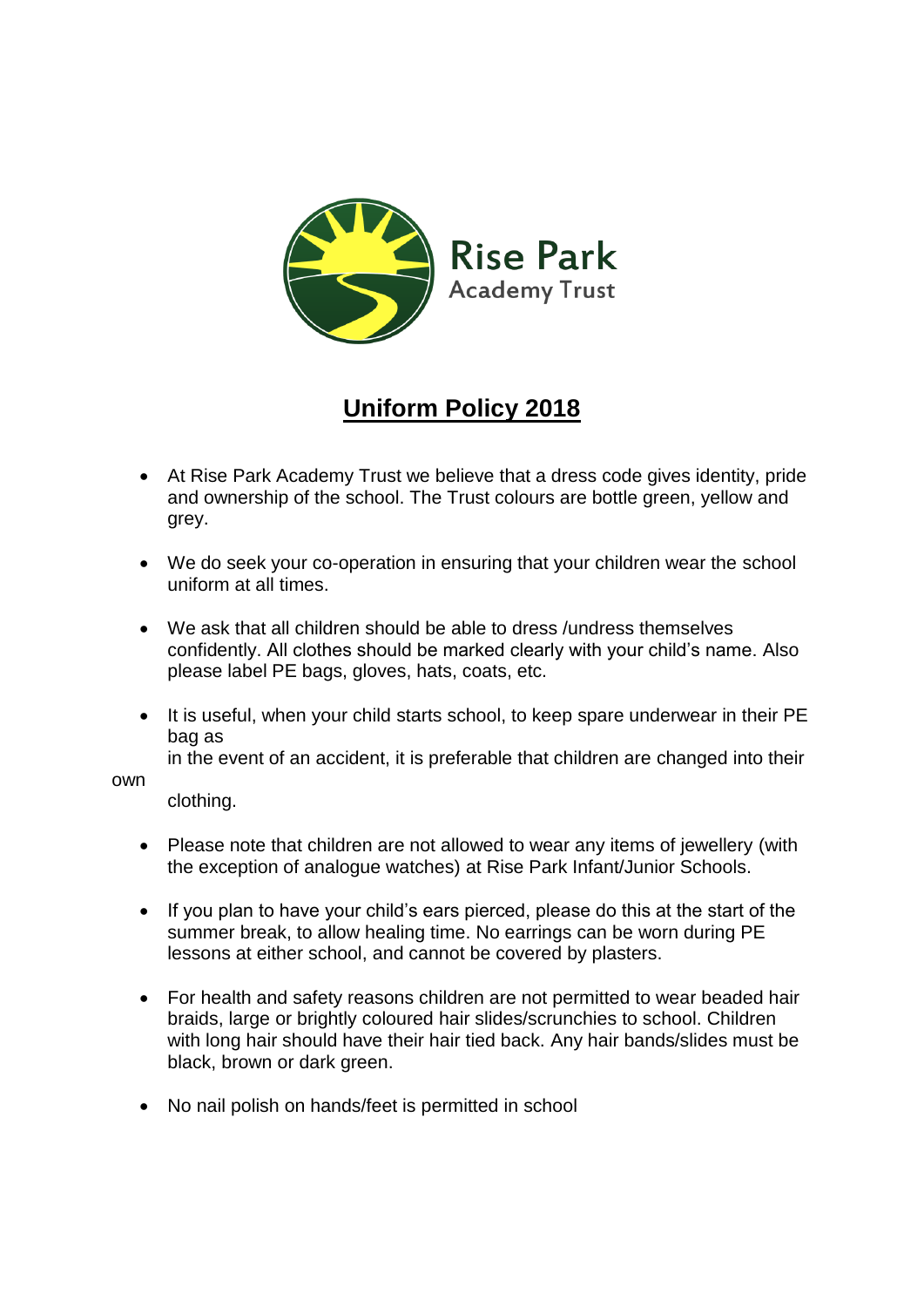## **Rise Park Infant School**

#### **Daily Wear**

Grey skirts/pinafore dresses/trousers/shorts

White polo shirt/blouse/shirt

Bottle green sweatshirts/jumpers/cardigans

White/grey long/short socks

Grey/bottle green tights

Black shoes

Green/white check dress (during the Summer term/first half of Autumn term)

Black/white sandals (during the Summer term/first half of the Autumn term)

#### **PE Clothing**

Children will need a drawstring PE bag, which should be named and contain:

Infants - a pair of plain white trainers (velcro fastenings, no plimsolls)

Juniors – a pair of plain black trainers

A yellow T shirt

A black pair of shorts

- A pair of black/grey jogging bottoms for outdoor sessions
- A spare pair of socks

Long hair should be tied back on PE lesson days for health and safety requirements

During the Summer term/first half of the Autumn term, children will need a swimming costume/trunks with a towel. They will also be required to wear a swimming hat, which can be purchased from the school.

Goggles may be worn, with parental permission

Oversized rucksacks/designer bags are not permitted to be used in school.